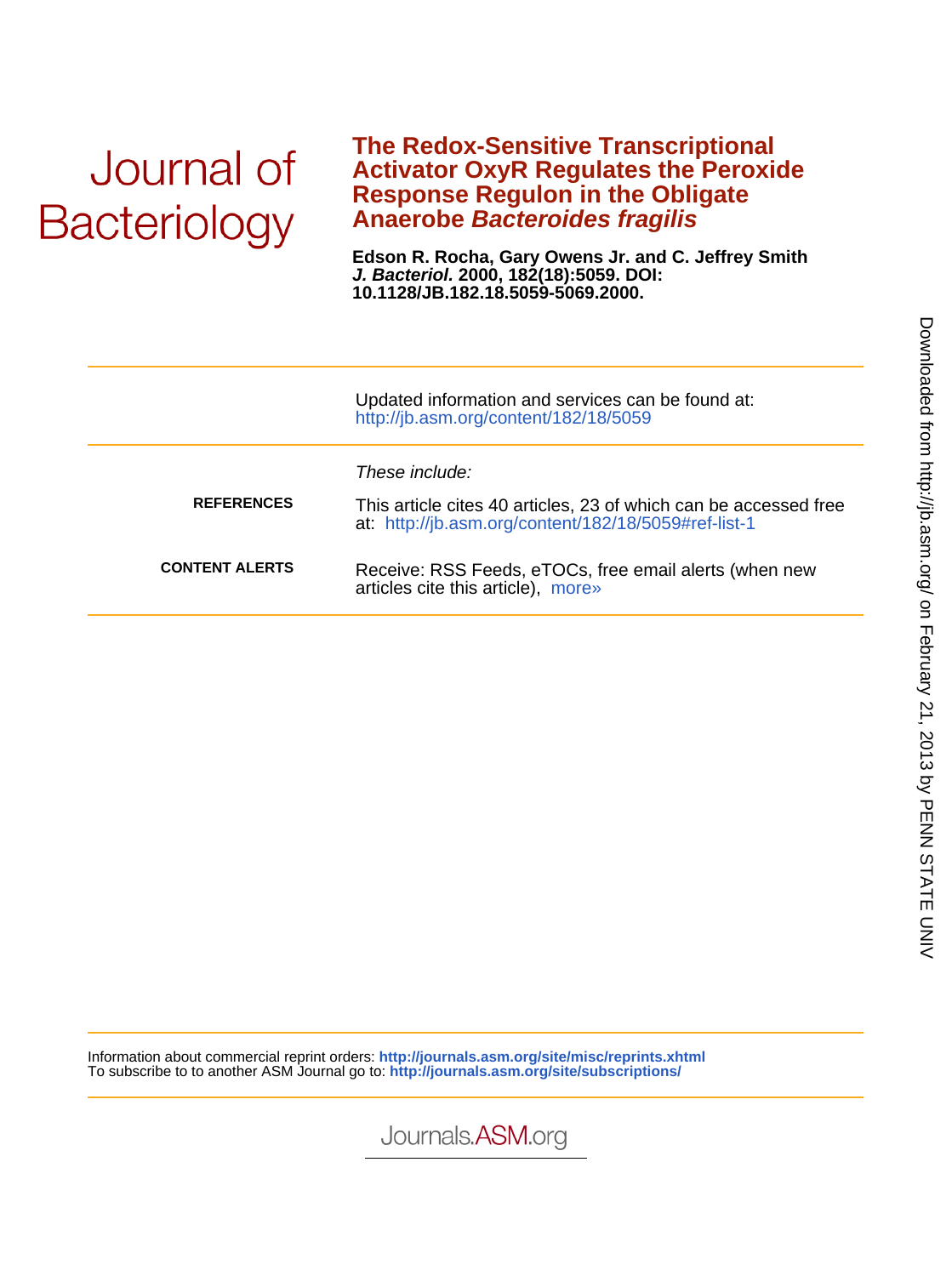## The Redox-Sensitive Transcriptional Activator OxyR Regulates the Peroxide Response Regulon in the Obligate Anaerobe *Bacteroides fragilis*

EDSON R. ROCHA, GARY OWENS, JR., AND C. JEFFREY SMITH\*

*Department of Microbiology and Immunology, East Carolina University School of Medicine, Greenville, North Carolina 27858-4354*

Received 8 March 2000/Accepted 7 June 2000

**The peroxide response-inducible genes** *ahpCF***,** *dps***, and** *katB* **in the obligate anaerobe** *Bacteroides fragilis* **are controlled by the redox-sensitive transcriptional activator OxyR. This is the first functional oxidative stress regulator identified and characterized in anaerobic bacteria.** *oxyR* **and** *dps* **were found to be divergently transcribed, with an overlap in their respective promoter regulatory regions.** *B. fragilis* **OxyR and Dps proteins showed high identity to homologues from a closely related anaerobe,** *Porphyromonas gingivalis***. Northern blot analysis revealed that** *oxyR* **was expressed as a monocistronic 1-kb mRNA and that** *dps* **mRNA was approximately 500 bases in length.** *dps* **mRNA was induced over 500-fold by oxidative stress in the parent strain and was constitutively induced in the peroxide-resistant mutant IB263. The constitutive peroxide response in strain IB263 was shown to have resulted from a missense mutation at codon 202 (GAT to GGT) of the** *oxyR* **gene [***oxyR***(Con)] with a predicted D202G substitution in the OxyR protein. Transcriptional fusion analysis revealed that deletion of** *oxyR* **abolished the induction of** *ahpC* **and** *katB* **following treatment with hydrogen peroxide or oxygen exposure. However,** *dps* **expression was induced approximately fourfold by oxygen exposure** in  $\Delta OXYR$  strains but not by hydrogen peroxide. This indicates that *dps* expression is also under the control of an oxygen-dependent OxyR-independent mechanism. Complementation of  $\Delta$ *oxyR* mutant strains with wild**type** *oxyR* **and** *oxyR***(Con) restored the inducible peroxide response and the constitutive response of the** *ahpCF***,** *katB***, and** *dps* **genes, respectively. However, overexpression of OxyR abolished the catalase activity but not** *katB* **expression, suggesting that higher levels of intracellular OxyR may be involved in other physiological processes. Analysis of** *oxyR* **expression in the parents and in** D*oxyR* **and overexpressing** *oxyR* **strains by Northern blotting and** *oxyR*\***::***xylB* **fusions revealed that** *B. fragilis* **OxyR does not control its own expression.**

The human intestinal obligate anaerobe *Bacteroides fragilis* possesses a complex oxidative stress response mechanism which is required to maintain extended aerotolerance compared to control cultures (24). A set of approximately 28 proteins are synthesized in response to treatment with hydrogen peroxide or oxygen exposure, but other proteins are also down regulated following a shift to aerobic conditions, and their role in the physiological adaptation to this adverse environment still remains unclear (24). The catalase gene *katB* is typical of the *B. fragilis* oxidative stress genes and is induced in mid-log phase following the addition of hydrogen peroxide or exposure to molecular oxygen or after entering the stationary phase (25). A *katB* mutant was found to be more sensitive to exogenous hydrogen peroxide under anaerobic conditions than was the parent strain, but aerotolerance in the presence of atmospheric oxygen was not significantly altered (24). The studies on resistance to peroxides led to the isolation of a KatB-overproducing mutant, IB263, with constitutive high resistance to hydrogen peroxide and organic peroxides but not atmospheric oxygen (26). Two other antioxidant proteins, AhpCF and Dps, were also constitutively expressed in the *B. fragilis* peroxide-resistant strain (26), and mutants with mutations in AhpCF were more sensitive to mutagenesis and killing by organic peroxides than was the parent strain (27). Further studies have revealed that *katB*, *ahpCF*, and *dps* are coordinately regulated at the tran-

\* Corresponding author. Mailing address: Department of Microbiology and Immunology, East Carolina University School of Medicine, Greenville, NC 27858-4354. Phone: (252) 816-3127. Fax: (252) 816- 3535. E-mail: jsmith@brody.med.ecu.edu.

scriptional level, suggesting that these peroxide response genes were under the control of a common regulator (26, 27).

Recently, several other genes have been characterized as part of the oxidative stress response in *B. fragilis*, but these were not part of the peroxide regulon. The genes encoding ribonucleotide diphosphate reductase, *nrdA*, a pyridoxal 5<sup>7</sup>phosphate binding protein, *oip-1*, and superoxide dismutase, *sod*, were induced by a peroxide-independent oxygen-dependent mode, whereas *recA* and malonyl coenzyme A-acyl carrier protein transacylase mRNAs were down regulated following an oxidative stress insult in *B. fragilis* (D. J. Smalley, E. R. Rocha, and C. J. Smith, Abstr. 97th Gen. Meet. Am. Soc. Microbiol. 1997, abstr. k-141, p. 365, 1997). Thus, these studies confirm that the physiological response of the anaerobe *B. fragilis* to oxidative stress is not a simple adaptation to an adverse environment but that instead there are multiple regulatory mechanisms that control specific aspects of the response.

Similarly, the peroxide and superoxide stress responses in *Escherichia coli* and *Salmonella enterica* serovar Typhimurium are independent, and numerous studies have shown that they are controlled at the transcriptional level by two major regulators, OxyR, and SoxRS, respectively (34, 35). In contrast, very little is known about how anaerobic bacteria control the expression of genes involved in the oxidative stress response, and no regulatory genes have been found. Thus, based on the experimental evidence for the presence of oxidative stress regulators in *B. fragilis* mentioned above, we used the peroxideresistant strain as a genetic tool to identify the mechanism controlling the peroxide response in *B. fragilis*. In this paper we report on the identification and characterization of an OxyR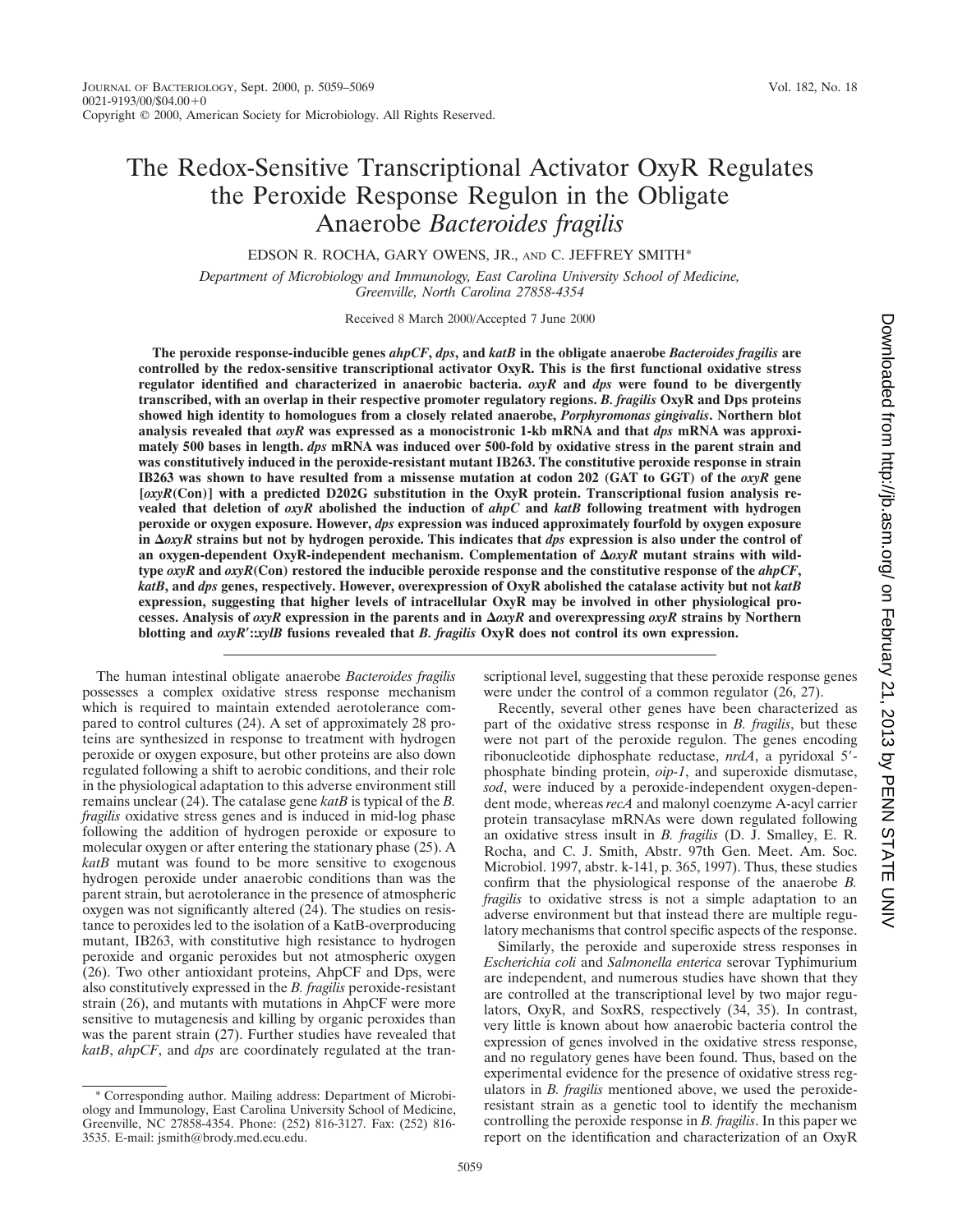| Strain or plasmid | Phenotype <sup><math>a</math></sup>                                                                                                                                                                                            | Reference                |
|-------------------|--------------------------------------------------------------------------------------------------------------------------------------------------------------------------------------------------------------------------------|--------------------------|
| <b>Strains</b>    |                                                                                                                                                                                                                                |                          |
| 638R              | Clinical isolate, Rif                                                                                                                                                                                                          | 23                       |
| IB263             | 638R hydrogen peroxide-resistant $\alpha yR$ (Con) Rif                                                                                                                                                                         | 27                       |
| IB272             | $638R$ katB'::xylB bglA Rif Erm                                                                                                                                                                                                | Smalley et al., abstract |
| IB277             | 638R ahpC':xylB Rif Erm                                                                                                                                                                                                        | 27                       |
| <b>IB278</b>      | IB263 ahpC'::xylB Rif Erm                                                                                                                                                                                                      | 27                       |
| IB294             | 638R $oxyR':xylB$ bglA Rif Erm                                                                                                                                                                                                 | This study               |
| IB295             | 638R dps':xylB bglA Rif Erm                                                                                                                                                                                                    | This study               |
| IB296             | IB263 oxyR':xylB bglA Rif Erm                                                                                                                                                                                                  | This study               |
| IB297             | IB263 dps':xylB bglA Rif Erm                                                                                                                                                                                                   | This study               |
| <b>IB298</b>      | 638R $\Delta$ oxyR::tetQ Rif Tet                                                                                                                                                                                               | This study               |
| IB299             | IB263 $\Delta$ oxyR(Con)::tetQ Rif Tet                                                                                                                                                                                         | This study               |
| <b>IB300</b>      | 638R $\Delta$ oxyR::tetQ ahpC'::xylB Rif Erm Tet                                                                                                                                                                               | This study               |
| <b>IB301</b>      | IB263 $\Delta$ oxyR(Con)::tetQ ahpC'::xylB Rif Erm Tet                                                                                                                                                                         | This study               |
| <b>IB307</b>      | 638R $\Delta$ oxyR::tetQ oxyR':xylB bglA Rif Erm Tet                                                                                                                                                                           | This study               |
| <b>IB308</b>      | IB263 $\Delta$ oxyR(Con)::tetQ oxyR'::xylB bglA Rif Erm Tet                                                                                                                                                                    | This study               |
| IB309             | 638R $\Delta$ oxyR::tetQ dps':xylB bglA Rif Erm Tet                                                                                                                                                                            | This study               |
| <b>IB310</b>      | IB263 $\Delta$ oxyR(Con)::tetO dps'::xylB bglA Rif Erm Tet                                                                                                                                                                     | This study               |
| Plasmids          |                                                                                                                                                                                                                                |                          |
| pFD288            | Shuttle vector, <i>oriT</i> , pUC19::pBI143 chimera, (Sp) Erm                                                                                                                                                                  | 33                       |
| pFD516            | Suicide vector, derived from deletion of pBI143 in pFD288 (TetX) (Sp) Erm                                                                                                                                                      | 33                       |
| pFD697            | Reporter gene vector, 1.2-kb $EcoRI$ fragment with promoterless $\beta$ -xylosidase/arabinosidase<br>(xylB) cloned into EcoRI site of pFD516 with a 600-bp TaqI internal fragment of bglA in<br>the <i>ClaI</i> site, (Sp) Erm | Smalley et al., abstract |
| pFD770            | 1.34-kb $\alpha$ yR(Con) fragment cloned into the <i>Smal</i> site of pFD288 containing a 2.4-kb blunted<br><i>BamHI-NarI cfxA</i> fragment into the blunted <i>EcoRI-NarI</i> sites, (Sp) Erm Cfx                             | This study               |
| pFD772            | 1.34-kb <i>oxyR</i> fragment cloned into the <i>Smal</i> site of pFD288 containing a 2.4-kb blunted<br><i>BamHI-NarI cfxA</i> fragment cloned into the blunted <i>EcoRI-NarI</i> sites, (Sp) Erm Cfx                           | This study               |

TABLE 1. Relevant characteristics of *B. fragilis* strains and plasmids used in this study

*<sup>a</sup>* Erm, erythromycin resistance; Cfx, cefoxithine resistance; Rif, rifampin resistance; Tet, tetracycline resistance; Sp, spectinomycin resistance. Parentheses indicate antibiotic resistance expression in *E. coli*.

homologue and show that a mutated *oxyR* gene is responsible for the constitutive expression of the peroxide response in the peroxide-resistant mutant.

#### **MATERIALS AND METHODS**

**Strains and growth conditions.** The *B. fragilis* strains and plasmids used in this study are listed in Table 1. All strains were grown anaerobically in brain heart infusion broth supplemented with hemin, cysteine, and NaHCO<sub>3</sub> (BHIS) for routine cultures and genetic procedures (32). Cysteine was omitted in some experiments where indicated, and 20  $\mu$ g of rifampin per ml, 50  $\mu$ g of gentamicin per ml, 5 µg of tetracycline per ml, 10 µg of erythromycin per ml, and/or 25 µg of cefoxitin per ml were added to the medium when required.

**Cloning and DNA sequencing of** *oxyR***.** All DNA modifications and manipulations were carried out by standard methods (4, 28). In an effort to amplify *oxyR* homologues from the *B. fragilis* chromosome, oligonucleotide primers were designed based on conserved amino acid sequences adjacent to the DNA binding motif MNIR(Q)D(Q)LE(K)YL(I)V(A)A and the functional cysteine residue conserved-region consensus E(D)E(D)GHCL(F)RD(N)Q of bacterial OxyR proteins available in the database. The sense and antisense oligonucleotide sequences are 5'-ATG AAY ATH MRI SAI YTI RAR TAY HTI GYI GC and 5'-TGR TRI CKI ARR CAR TGI CCI TCI TC, respectively. A 600-bp fragment was then amplified by *Taq* polymerase using a PCR amplification kit (Qiagen, Valencia, Calif.). The thermocycling conditions were set using touchdown annealing temperatures as follows: 5 cycles at 50°C, 5 cycles at 45°C, 5 cycles at 45°C, and 25 cycles at 35°C. The denaturing and extension temperatures for all reaction cycles were set at 94°C for 15 s and 72°C for 1 min, respectively. The amplified fragment was extracted from an agarose gel, ligated into cloning vector pGEM-T (Promega, Madison, Wis.), and electrotransformed into *E. coli* DH10B, resulting in pFD726. Southern blot hybridization analysis using the cloned fragment as a probe revealed homology to 2.5-kb *Eco*RV and 5-kb *Pst*I DNA fragments in the *B. fragilis* chromosome. Then, using inverse PCR (13), the 2.5-kb *Eco*RV and 5-kb *Pst*I fragments were amplified by Platinum *Taq* High Fidelity DNA polymerase (Life Technologies, Rockville, Md.) using the specific oligonucleotide primers 5'-CGG TAA CAC TGC CAA TCG GAA TG and 5'-GCT GGA TGA TGC CGC ATT AAC GG, based on known sequences. The amplified fragments were then cloned into the pGEM-T vector for further nucleotide sequencing. The procedure to isolate the *oxyR* gene from the peroxide-resistant strain IB263 was carried out by inverse PCR as above using the IB263 chromosome as template. Automated nucleotide sequencing was performed on double-stranded DNA templates (Molecular Biology Resource Facility, University of Tennessee, Knoxville, Tenn.). Additional oligonucleotide primers were designed based on available sequence information to extend and confirm the existing sequence.

**RNA extraction, Northern blot hybridization, and primer extension.** Total RNA extraction and Northern blot analysis of mRNA were carried out as previously described (25). Internal fragments of *dps* and *oxyR* were used as specific probes. Densitometry analysis of the autoradiograph was normalized to the relative intensity of total 23S and 16S rRNA detected on the ethidium bromide-stained agarose gel to correct for any loading differences.

Primer extension analysis was performed on total RNA obtained from midlog-phase cells of *B. fragilis* 638R and IB263 grown anaerobically and then subjected to oxidative stress conditions as described previously (25). A *dps*specific oligonucleotide, 5'-GAT GTT CCA GTG AAA TCC TCT CAG GTT TGC, complementary to nucleotides 97 to 137 of the *dps* coding region and an  $oxyR$ -specific oligonucleotide, 5'-CAG TTT CAC CCC CAA TTC GTC TTC CAG CTT CTG G, complementary to nucleotides 108 to 141 of the *oxyR* coding region were labeled with  $[\gamma^{-32}P]ATP$  and used as primers for the reverse transcriptase reaction as described previously (25). The extended labeled product was electrophoresed on 8% polyacrylamide gels containing urea. A nucleotide sequence ladder was prepared with Sequenase (USB, Cleveland, Ohio) using a template covering the transcription start site region with the same oligonucleotides that were used for the reverse transcription reactions.

**Construction of** *oxyR* **deletion mutants.** Briefly, a 2.7-kb chromosome fragment containing the *oxyR* region was amplified by PCR with two oligonucleotides containing nucleotide modifications to create sites for *Eco*RI and *Bam*HI. The amplified fragment was then cloned into the *Eco*RI and *Bam*HI sites of the suicide vector pFD516 (33) to create pFD750. Subsequently, an internal 652-bp *Sal*I-*Nde*I (blunted) fragment from the *oxyR* gene was removed and replace with a *SalI-SmaI tetQ* fragment to construct pFD754 ( $\Delta OX$ *R::tetQ*). pFD754 was mobilized from *E. coli* DH10B into both *B. fragilis* 638R and IB263 strains by triparental matings (31), and exconjugants were selected on BHIS agar plates containing 20  $\mu$ g of rifampin per ml, 100  $\mu$ g of gentamicin per ml, and 5  $\mu$ g of tetracycline per ml. Determination of sensitivity to erythromycin and Southern blot analysis of chromosomal DNA were carried out to confirm the doublecrossover genetic allele exchange of pFD754 into the *B. fragilis* chromosome to create the  $\alpha$ yR deletion mutants 638R  $\Delta \alpha$ yR::tetQ (IB298) and IB263 D*oxyR*::*tetQ* (IB299).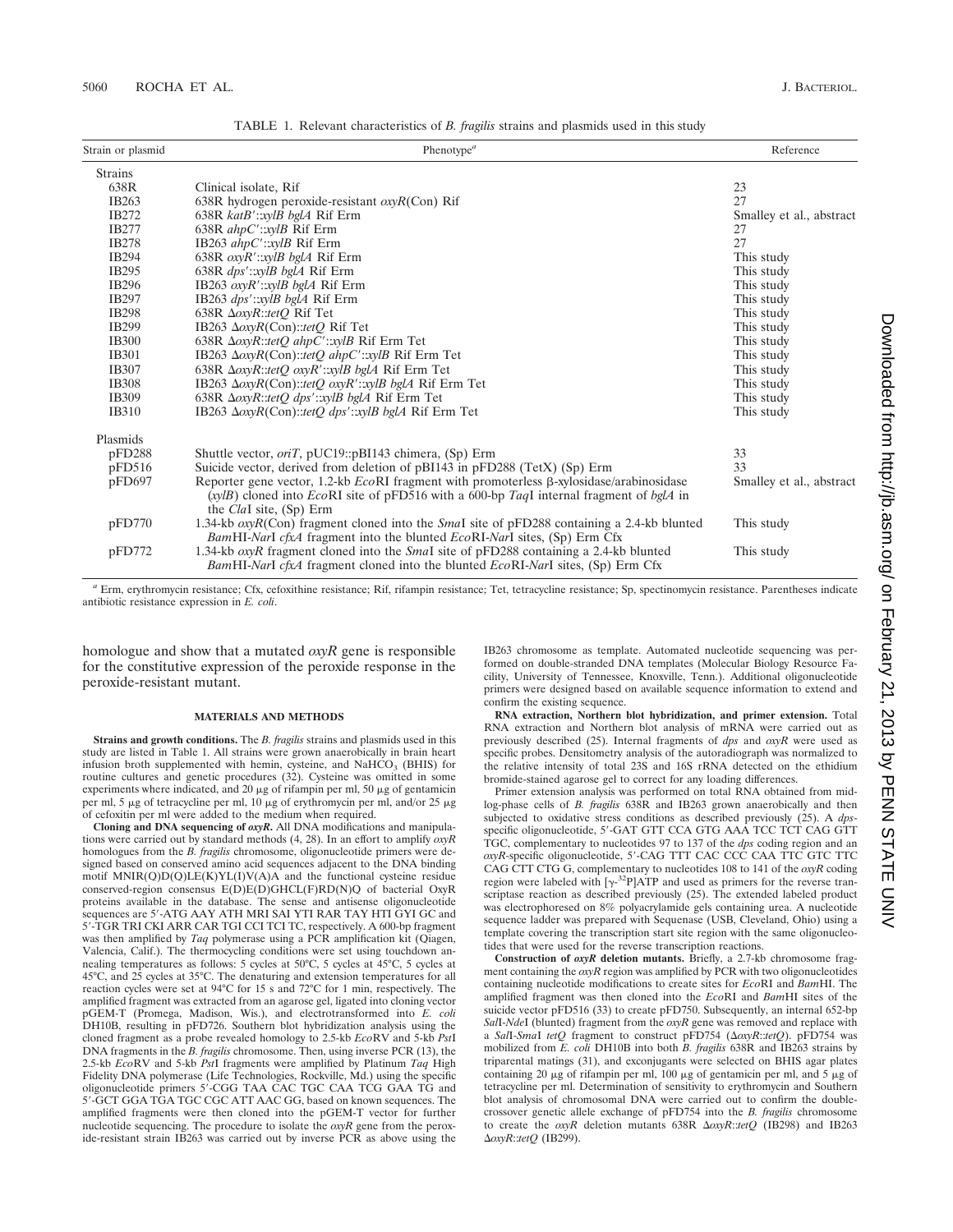**Construction of** *oxyR*\* **and** *dps*\* b**-xylosidase (***xylB***) transcriptional fusions.** A 187-bp *Dra*I-*Hin*cII fragment from pFD750 was cloned into the *Sma*I site of pUC19 in both orientations. Then *Sph*I-*Sst*I fragments from both constructs were cloned into the *Sph*I-*Sst*I sites of pFD700 containing a 600-bp fragment from *B. fragilis bglA* as a target for integration into the *B. fragilis* chromosome (Smalley et al., Abstr. 97th ASM Meet.). A 1.2-kb *Eco*RI fragment from pXA1 containing the promoterless xylosidase/arabinosidase (*xylB*) bifunctional reporter gene (42) was cloned into the unique *Eco*RI site of the new construct. Restriction analysis were used to confirm the orientation of the new constructs, pFD752 and pFD753, containing the  $\alpha$ *xyR* $':$ *:xylB* and  $\alpha$ *ps* $':$ *:xylB* transcriptional fusions, respectively. pFD752 and pFD753 were mobilized from *E. coli* DH10B into *B. fragilis* strains by triparental matings, and they integrated into the *bglA* gene.

**Enzyme assays.**  $\beta$ -Xylosidase and catalase activity assays were carried out in bacterial crude extracts as described previously (27). Cell crude extracts were obtained from mid-log-phase anaerobic cultures of *B. fragilis* in BHIS without cysteine supplementation. The cultures were treated with  $50 \mu M$  hydrogen peroxide for 15 min or by exposure to atmospheric oxygen for 1 h as described previously (24).

**Complementation of** *oxyR* **mutants with** *oxyR* **and** *oxyR***(Con).** A 1.34-kb *oxyR* fragment was amplified by PCR with Platinum *Taq* High Fidelity DNA polymerase from the 638R and IB263 chromosomes. The *oxyR*(Con) and *oxyR* fragments were cloned into the *Sma*I site of shuttle vector pFD288 (33). Also, a 2.4-kb blunted *Bam*HI-*Nar*I DNA fragment containing a cefoxitin (*cfxA*) cassette was cloned into the blunted *Eco*RI-*Nar*I sites to produce pFD770[*oxyR*(Con)] and pFD772(*oxyR*), respectively. pFD770 and pFD772 were mobilized into *B. fragilis* strains by triparental matings. Transconjugants were selected on BHIS agar plates containing 20  $\mu$ g of rifampin per ml, 100  $\mu$ g of gentamicin per ml, 10  $\mu$ g of erythromycin per ml, and  $25 \mu g$  of cefoxitin per ml.

**DNA sequence analysis and database comparison.** Computer analysis of nucleotide and amino acid sequence data was performed using the University of Wisconsin Genetics Computer Group DNA sequence analysis software (version 10) (11). Phylogenetic relationships were inferred by the parsimony method with the PHYLIP phylogeny inference package (version 3.5) (14) from a multiple amino acid sequence alignment generated by Pileup. A consensus tree was constructed from 100 bootstrap replications.

Other gene sequences (and their products) used for the analysis, together with their respective GenBank accession numbers, are as follows: *Bacillus subtilis* metalloregulation DNA-binding protein MrgA (P37960), *B. subtilis* general stress protein GSP20U (P80879), *Borrelia burgdoferi* neutrophil-activating protein A (NapA) (AE001169), *E. coli* OxyR (P11721), *E. coli* Dps (P27430), *Erwinia chrysanthemi* OxyR (AJ005255), *Haemophilus influenzae* OxyR (P44418) and *H. influenzae* hypothetical protein HI1349 (P45173), *Helycobacter pylori* neutrophil-activating protein A (NapA) (U16121), *Listeria innocua* non-hemeiron-containing ferritin (P80725), *Mycobacterium leprae* OxyR (P52678), *Rickettsia prowazekii* unknown protein (AJ235273), *Streptococcus pneumoniae* unknown protein (AF055720), *Synechocystis* strain PCC6803 hypothetical 17.8-kDa protein YI94 (P73321), and *Xanthomonas campestris* pv. phaseoli OxyR (U94336). *Porphyromonas gingivalis* OxyR and Dps preliminary sequence data were obtained from The Institute for Genomic Research website at http://www.tigr.org. *Bordetella pertussis* OxyR and *Neisseria meningitidis* OxyR preliminary sequence data were obtained from the Sequencing Group at Sanger Center. *Pseudomonas aeruginosa* OxyR preliminary sequence data were obtained from the Pseudomonas Genome Project.

**Nucleotide sequence accession numbers.** The nucleotide sequences of the *B. fragilis* 638R *oxyR* and *dps* genes and the IB263 *oxyR*(Con) gene have been deposited in GenBank under accession numbers AF206033 and AF206034, respectively.

#### **RESULTS**

**Analysis of the** *oxyR* **and** *dps* **nucleotide sequences.** Previous work on the regulation of *katB* (25) and *ahpCF* (27) and the phenotype of a hydrogen peroxide-resistant mutant (26) suggested that there was coordinate regulation of at least some oxidative stress genes in *B. fragilis*. The possibility that this control was mediated by OxyR was strengthened by the observation of an *oxyR* homologue in the genome sequence of a closely related anaerobe, *P. gingivalis*. Thus, using a PCR approach with primers based on the conserved regions of all known OxyR proteins (described in Materials and Methods), we cloned the *B. fragilis* 638R *oxyR* gene. This gene is composed of an open reading frame containing 927 nucleotides, and the deduced amino acid sequence revealed a 308-aminoacid peptide with significant homology to OxyR and other members of the LysR-type family of transcriptional activators in the databases. As expected, *B. fragilis* OxyR had the highest homology (58.6% identity and 66% similarity) to a hypothetical OxyR found in *P. gingivalis*. However, compared to other facultative and aerobic organisms, this similarity was greatly reduced to about 40% identity. The alignment of OxyR amino acid sequences is shown in Fig. 1A. The helix-turn-helix motif region for DNA binding and promoter recognition present at the N-terminal domain of LysR-type regulators (19, 29) and the functional cysteine residues (C199 and C208) essential for the redox activity in *E. coli* OxyR (18, 45) are highly conserved in *B. fragilis* OxyR (Fig. 1A).

The phylogenetic relationship of 22 bacterial OxyR and 5 members of the LysR-type family of transcriptional regulators was determined from a progressive multiple alignment of the amino acid sequences followed by parsimony analysis (data not shown). This comparison clearly shows that the obligate anaerobes *B. fragilis* and *P. gingivalis* were clustered in a branch separated from other gram-negative eubacteria.

When the nucleotide sequence upstream of *oxyR* was analyzed, it revealed an ORF containing 474 nucleotides oriented in the opposite direction from *oxyR* translational start codon (Fig. 1B and 2). The deduced amino acid sequence revealed a peptide with homology to Dps, a bacterial oxidative stress and stationary-phase nonspecific DNA binding protein (1, 2). The first 30 N-terminal amino acids showed 100% identity to the N-terminal sequence previously obtained by Edman degradation of a protein in the peroxide-resistant mutant IB263 (26). This therefore confirms the presence of a *dps* gene in *B. fragilis* and the expression of its respective product. Alignment of the *B. fragilis* Dps with other Dps homologues revealed high homology to the putative *P. gingivalis* Dps (47.5% identity, 60% similarity) and the putative *H. influenzae* Dps (45% identity, 56% similarity). The alignment of the *B. fragilis* Dps sequence with other bacterial Dps homologues revealed the presence of the carboxylated amino acids presumed to be involved in iron withholding in *L. innocua* Ftn and *H. pylori* NapA (6, 39) and the DNA binding motif (Fig. 1B). The phylogenetic relationship between *B. fragilis* Dps and 19 bacterial Dps homologues was determined from a progressive multiple alignment of the amino acid sequences followed by parsimony analysis. Interestingly, *B. fragilis* Dps was clustered with *H. influenzae* and *P. gingivalis* Dps in a branch also containing *B. burgdoferi* NapA (data not shown).

**Identification of an** *oxyR* **mutation in the constitutive peroxide-resistant mutant IB263.** To investigate whether the constitutive peroxide-resistant strain IB263 had an altered OxyR regulator, the entire IB263 *oxyR* operon was sequenced. Analysis of the nucleotide sequence revealed a single-base substitution (A to G) at codon 202 (GAT to GGT), leading to a D202G amino acid substitution in the IB263 OxyR protein compared to the parent. No other base substitution was found in the promoter and coding regions of *oxyR* (data not shown). To confirm this point mutation, three independent PCR amplifications of the IB263 and 638R chromosomal *oxyR* regions were performed using High Fidelity proofreading *Taq* polymerase. All amplified IB263 *oxyR* nucleotide sequences obtained showed the same single-nucleotide base substitution at codon 202 compared to 638R *oxyR* sequences. This confirms that a point mutation had occurred in the IB263 *oxyR* gene, which is hereafter named  $\alpha yR$ (Con). D202 is in a highly conserved region around the functional cysteine C199 region at the C-terminal domain of the OxyR protein.

**Regulation of** *dps* **and** *oxyR* **mRNA expression by oxidative stress.** To investigate the expression of *dps* and *oxyR*, total RNA extracted from mid-log-phase cells exposed to different oxidative stress conditions was probed with specific internal DNA fragments. Northern blot hybridization analysis revealed that expression of *dps* mRNA was regulated at the transcrip-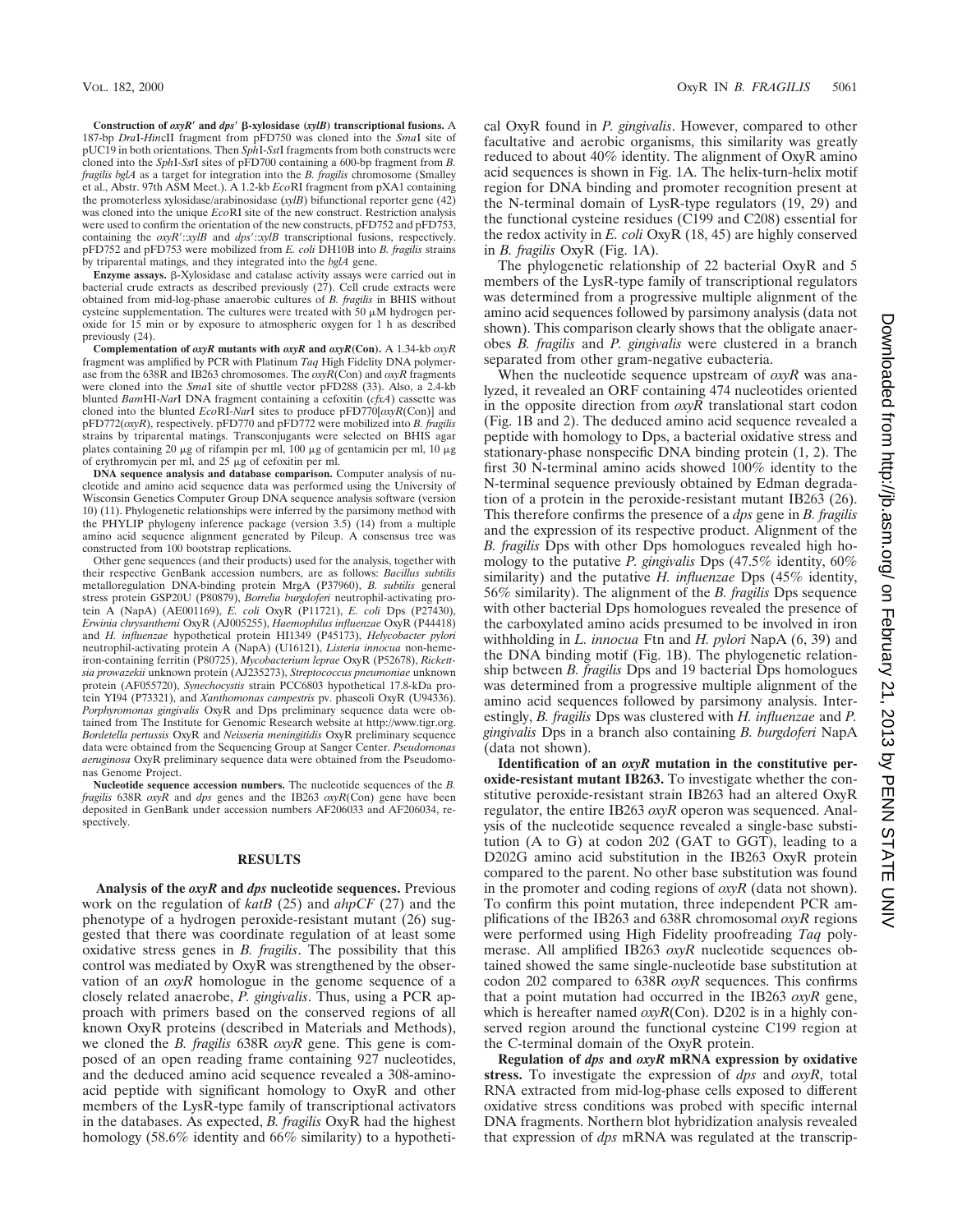LysR family Helix-Turn-Helix motif

| Bf-<br>$Pg$ –<br>Bp-<br>$Pa -$<br>Nm –<br>$E_C -$<br>Ech-<br><b>Hi-</b><br>X <sub>c</sub><br>Ml-                        | MITLIEL KYI VAUARER HEAKAARTCRVIOPTLSAMIQKLEDEL GVKLFDRSMOMILIEL KYI VAUARER HEGRAAEACF VSQPTLSTMLLKLEHEL GAKLEDESRQ<br>MITLIEL KYI VAUARER HEGRAAEACF VSQPTLSVAMILKLEHEL GAKLEDESRQ<br>MITLIEL RYI VAUARER HEGRAAEACF VSQPTLSVAMILI                                                 |
|-------------------------------------------------------------------------------------------------------------------------|--------------------------------------------------------------------------------------------------------------------------------------------------------------------------------------------------------------------------------------------------------------------------------------|
| $Bf -$<br>Pg-<br>Bp-<br>Pa –<br>Nm-<br>$E_C -$<br>Ech-<br>H 1 -<br>X <sub>c</sub><br>$M_1 -$                            | PYCPTAI GKKVLEGARKI LSEVI CVKEI I SEEQHSLSGTFRLAVLPTI APYLLPRKFFPQU<br>PFEPTSI GALVVSGARQI LYDLNSI TRI I EEEQQSLTGRLNI AVLPTI APYLLPRVFPI W<br>EVGVTPI GQRI VAQAQKVLEGAQGI RELAQAGKNQLAAPLKVGAI YTI GPYLLPRLVPEQ<br>AVRLTPVGEGI VAQAQKV                                              |
| $Bf -$<br>$P g -$<br>$B_{\rm p}$ –<br>Pa-<br>Nm-<br>$E_{\rm C}$ –<br>Ech-<br><b>Hi-</b><br>X <sub>C</sub><br>$M1 -$     | MEKYPDEDI RVMEMKTPDI RKALLIGEADAAT ASMLDDAALTEETLEYEQFLGYVSKKE<br>KKELAGEEN HVSEMOTSRCBASLLSGEI DKATI ASKAETEGLEDDLEYYEGELGYVSRCE<br>LARTPOMPELEGENFITYREVELLRQGEI DCATMATPLPEAGLYMQPLYDEPFYVAVPHDH<br>HRVAPOMPEYTEENFITH ERDKERTGELDAI                                              |
| $Bf -$<br>$Pq -$<br>$BP -$<br>Pa-<br>Nm-<br>Ec-<br>Ech-<br><b>Hi-</b><br>$X_C -$<br>$M1 -$                              | PLF KHDVI RTSDVTGER ENGLISTER DOLVRFOQMENVKISQMAYRLGSMENT<br>EWAQRKAI DAQDEKQQTMELLGSGHCFRDQVDEVGPELSRFSASSDGIQRTFEGSSLETI<br>PWTAKASI DSELLNDKSDELLGEGHCFRDQVDEVGPELSRFSASSDGIQRTFEGSSLETI<br>SFEELDAVSPRMLGEEQVLETLGEGHCFRDQVDE                                                    |
| Bf-<br>P <sub>g</sub><br>$B_{\rm p}$ –<br>$Pa -$<br>$M = -$<br>$E_{C}$ –<br>Ech-<br>Hi-<br>X <sub>C</sub><br><b>M1-</b> | MHMVESGKGITTIPELAVMQLSEEQKELVRPFAIPRPTRQLVLVTRKDFIRTSLLQVL<br>MRLVESGQGITTIPQLTVGQLSPSQKELVRPFGMPRPVREVRLVNRQDYSRRKLREQL<br>RHMVAAGIGVIVLPFTAVPNPPQPKSLLRYLPFDGET.PERRVVLAWRRSFPRLAAIEAL<br>RHMVASGLGVSVLPFSAVDSHHYAPGVIEVRPFSAPV                                                    |
| <b>Bf-</b><br>$Pg -$<br>Bp-<br>Pa-<br>$Mm -$<br>E c –<br>Ech-<br><b>Hi-</b><br>$x -$<br>$M1^-$                          | KEE GAAVPKEMLTGAAVQCLV<br>IGLERSAVPSDMHKGQTGQHLA<br>MQAVYACGLPGVRMEDEEAASAQVD<br>∆ DS ∭ERL CSVARP QT QE QP QIA<br><b>KAA MQSQLHGVSFIRD</b><br>MEA PRARMDGHFDKVLKQAV<br><b>MDSVREHMQLHMEKLISAQSA</b><br>ASAVSDEVKSILDGEK<br>SQLFKELPESLFTLDQPATGPKAVAA<br><b>MKI MIGELISTEHHVRLVA</b> |

FIG. 1. Multiple alignment of the *B. fragilis* (Bf) deduced amino acid sequences for OxyR (A) and Dps (B) with other bacterial OxyR and Dps homologue amino acid sequences, respectively. E. coli (Ec), B. burgdorferi (Bb), B. pertussis (Bp), B. subtilis (Bs), E. chrysanthemi (Ech), H. influenzae (Hi), H. pylori (Hp), L. innocua (Li), *M. leprae* (Ml), *N. miningitis* (Nm), *P. gingivalis* (Pg), *P. aeruginosa* (Pa), *R. prowazekii* (Rp), *S. pneumoniae* (Sp), *Synechocystis* sp. (Sy), and *Xanthomonas campestris* (Xc) sequences were used. Lines drawn above and below the amino acid sequences indicate the LyR helix-turn-helix DNA-binding nucleotide sequence motif and functional redox-active cysteine residues of *E. coli* OxyR C199 and C208 (29, 45) in panel A and the Dps protein signature consensus pattern associated with DNA binding properties (6, 43) in panel B. Consensus of at least 50% identical amino acid residues are labeled with black boxes. Conserved amino acid substitutions are depicted by grey boxes. The respective protein descriptions and GenBank accession numbers for the sequences are listed in Materials and Methods.

tional level. Transcripts of approximately 0.5 kb were detected, suggesting that *dps* was transcribed as a monocistronic mRNA (Fig. 3A). Densitometric analysis of the Northern blots showed approximately a 500-fold increase in the level of *dps* mRNA in cultures treated with  $H_2O_2$  or exposed to oxygen compared to that in anaerobic cultures. *dps* mRNA was constitutively expressed anaerobically (250-fold increase) in IB263 compared to anaerobic cultures of the parent 638R (Fig. 3A). When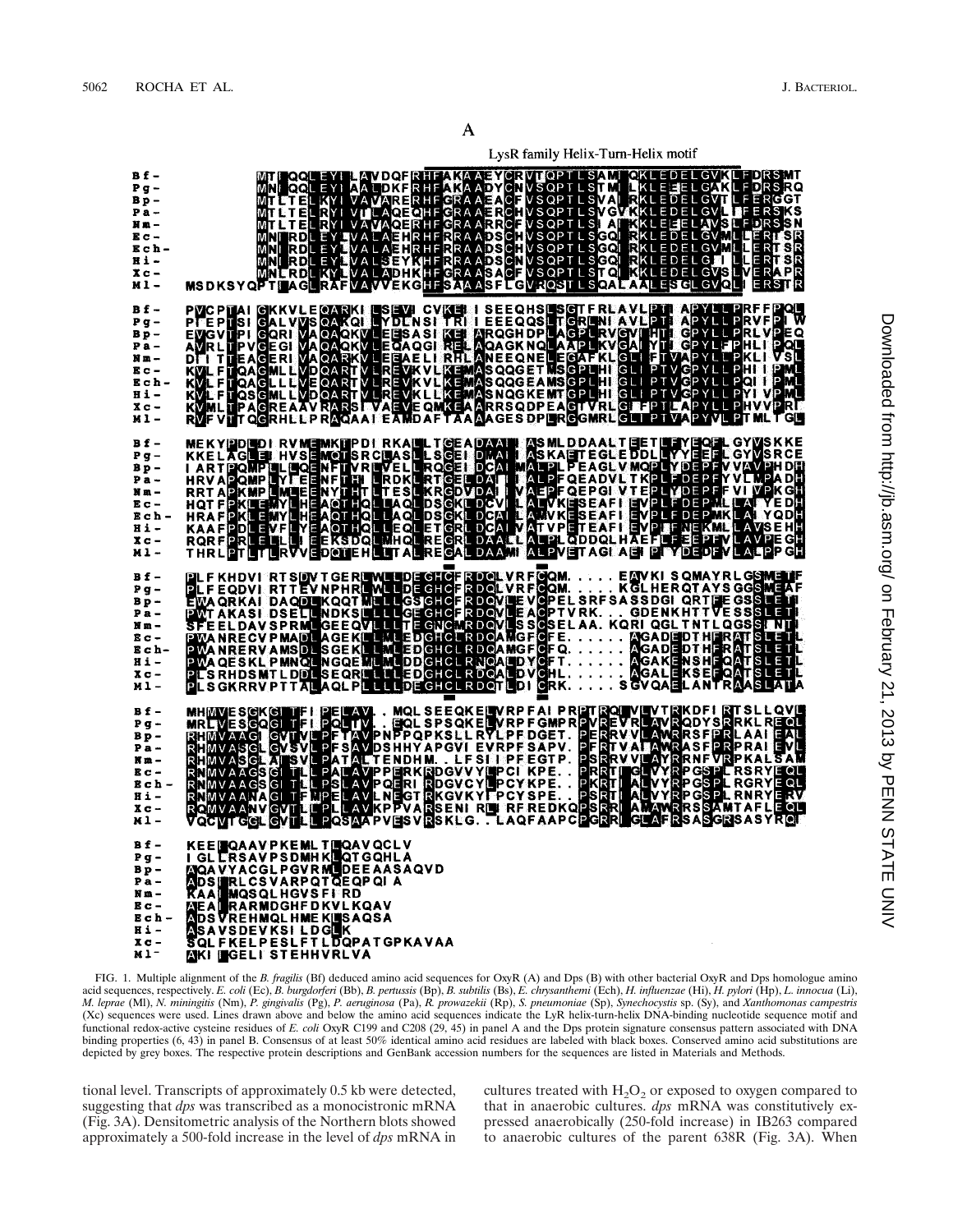вē

B

D<br>
MQL VKA HEL<br>
MATI NI GI PEADRI KI AES HKI<br>
MKTENA KTINGY LITERAPY<br>
MKTINGY DI NE MATI NSVDT KEF NI<br>
MKTL NYTHLEEKGANTI VLS HAR<br>
MKTL NYTHLEEKGANTI VLS HAR<br>
MKKL EVTGL KEQQVA PVVKG BO<br>
MKKL EVTGL KEQQVA PVVKG BO<br>
MKTEEI DNA-binding region I **KT QN** Rp-unknwon  $s_y - r_194$ <br>  $s_s - s_s p v_2 0$ **NKOVA** Bs-WrgA NT QUE IRGH NF<br>IRGR CF<br>KGH CF  $L_i - F t$ n **MNL NMH** Li-Ftn<br>Sp-unknown<br>Bf-Dps<br>Bi-Dps **NQAVA** ADF OF HY RGF<br>RGF Pg-Dps<br>Hi-unknown **VRG** LATYOV<br>QADAIV<br>LASLHI k.e Hp-NapA<br>Bb-NapA MKTFEI<br>MYYNNYI KEI VMEKYLSYI KKDDLDAI QLKI<br>MSTAKLVKSKATNLLYTRNDVSDSEKKATVEL Pei  $E_C - DpS$ OFI DI WIT DESCRIPTION IN A MARRIA CONTRATA CONTRATA CONTRA CONTRA CONTRA CONTRA CONTRA CONTRA CONTRA CONTRA CONTRA CONTRA CONTRA CONTRA CONTRA CONTRA CONTRA CONTRA CONTRA CONTRA CONTRA CONTRA CONTRA CONTRA CONTRA CONTRA CONTRA C DNA-binding region II AFRIKSLIGT KVP. I FSNLI MLASIDGT<br>AFRIKSLIDVFAP GIJYKEFAMLSSVOSV<br>AFRILLALNGKPI ALMKESLET ASVIGA<br>AFRILLAI GGODYALIVKEYT EHASIVEBA<br>AFRILLAI GGSPF SLILTEFILONS EILEBA<br>SERILLTLIGGSPF SLILTEFILONS EILEBE SLDE<br>AVDDI<br>YIDDI<br>TVDHI<br>QMDEV Rp-unkn **TAL**<br>ACCESS **A A A A A A**  $S_Y - Y$ 194 NË<br>Në  $-$ GspU20 KEJA A GNE<br>I DGGNET  $Bs - MrgA$ 'nн **SEFGEQMORY<br>DAUDGHLDBI<br>DAUDGHLDBI<br>NGAMEKVDBI<br>DDUMGKIDBV<br>TNUVARVDBV<br>EGFMDMFDDL** Li-Ftn Sp-unkno<br>Bf-Dps  $R_{\overline{R}}$ w n GGi **QL** GG Pg-Dps<br>Hi-unknown  $\overline{R}$ **DEVAL RISRML**<br>RSRML Hp-Napa<br>Bb-Napa G) GFADMF<br>YIEKII YDSE E  $E_C - D \overline{p} \overline{s}$ LESYPLDI . HNVQDHIKELADRYAI DHL **GEVAL GIFT** U GRIKVHEKNRWWLKSSELI<br>SDRMRVHEKTAWMLRAMNK<br>AIHQNFIEKHAWMLKAVELG<br>GELIEKVEKQVMMLSSYELG<br>GELIEKVEKQVMMLSSYELG<br>AFKASIDKHIWMLTAYNG<br>SDYLKEQEKLVMMLTAYNG<br>SDYLKEQEKLVMMLSAYAAK<br>GFLSGGEKLVMMLSAYAAK<br>GFLSGGEKLVMMLSAYAAK<br>SDYLKEQEKLVMMLSAYAA **TADMI<br>THALA**<br>TGDML<br>TADLF Rp-unknwon<br>Sy-YI94 QEERDEC<br>QPADDES IGRIKVH<br>SDRMRVH **CEACORD TO AND THE COMPLISHMENT CONTRACT CONTRACT COMPLISHMENT**<br>SENCORD OV UND THE COMPLISHMENT CONTRACT CONTRACT COMPLISHMENT CONTRACT CONTRACT CONTRACT CONTRACT CONTRACT CONTR<br>COMPLISHMENT CONTRACT CONTRACT CONTRACT CON  $BS - GSDU20$  $Bs - NrgA$  $L_i - F t n$  $S<sub>p</sub> - u<sub>n</sub>$ kno w n  $Bf - Dps$ Pg-Dps<br>Hi-unkno **GEACHE DLMI**<br>SQMS ENH **HOT YADDOLAKLONS**<br>MGTANIMDDIMSDLETAH<br>PDTADILTAASRDLDNF Hp-NapA **H**ÊN  $<sub>B</sub>$  $<sub>D</sub>$   $<sub>N</sub>$  $<sub>2</sub>$  $<sub>N</sub>$  $<sub>3</sub>$  $<sub>N</sub>$ </sub></sub></sub></sub></sub></sub></sub> **CDCF CHDENESKCCE CDAK** / דמ  $Bc - DpB$ 

FIG. 1—*Continued.*

Northern blots were probed with the *oxyR* fragment, the autoradiographs revealed an mRNA of approximately 1.0 kb, suggesting that *oxyR* was also transcribed as a monocistronic *oxyR* mRNA (Fig. 3C). In contrast to *dps*, *oxyR* mRNA levels were not significantly altered after treatment with hydrogen peroxide and exposure to oxygen in the parent or the *oxyR*(Con) mutant strain.

Primer extension analysis of *dps* and *oxyR* mRNAs showed that *dps* mRNA starts at a cytosine nucleotide 49 bp upstream of the *dps* translation start codon whereas *oxyR* mRNA starts at guanine nucleotide 34 bp upstream of the *oxyR* translation start codon in the opposite strand. The *dps* and *oxyR* intergenic region was 142 nucleotides in length, and the predicted  $-10$ and  $-35$  promoter regions for both genes were found overlapped. A diagram of the *dps* and  $\alpha$ *xyR* -10 and -35 promoter regions and transcription start nucleotides is shown in Fig. 2. These findings indicate that the nonspecific DNA binding *dps* is strongly upregulated by oxidative stress while *oxyR* transcription levels are not altered following oxidative stress.

*oxyR***-dependent control of the oxidative stress response genes** *katB***,** *aphCF***, and** *dps***.** To investigate the role of OxyR in expression of the peroxide regulon, *oxyR* deletion mutants of the parent strain and the hydrogen peroxide-resistant mutant (IB263) were constructed by double-crossover allelic gene exchange. Preliminary characterization of the mutants showed that while they were highly sensitive to hydrogen peroxide killing, their aerotolerance was just marginally decreased, as indicated by viable-cell counts (data not shown). The effect of the *oxyR* deletion on gene expression as measured by analysis of b-xylosidase transcriptional fusions and catalase activity following oxidative stress is shown in Fig. 4. The induction of *katB* and *ahpCF* by both oxygen and hydrogen peroxide was nearly abolished in *oxyR* mutants compared to the parent strains. This indicates that a functional OxyR is essential for induction of these stress response proteins (Fig. 4A and C). Moreover, it also confirms that the *oxyR*(Con) is responsible for the constitutive peroxide response phenotype in IB263. In contrast to *ahpCF* and *katB*, *dps* expression was still significantly induced (fourfold) following oxygen exposure in both 638R  $\Delta OXYR$  and IB263  $\Delta$ *oxyR*, suggesting that *dps* may be under dual regulation by OxyR and an oxygen-dependent, OxyR-independent mechanism (Fig. 4B). In addition, *dps* expression under anaerobic conditions was not altered in the  $\Delta$ *oxyR* mutants, indicating that there may also be a growth-dependent regulation. The levels of *oxyR* expression were not affected by deletion of the *oxyR* gene from the parent strains, as determined by using the transcriptional reporter fusion *oxyR'*:*xylB* (Fig. 4D).

Genetic complementation of  $oxyR$  in  $\Delta oxyR$  mutants with **pFD770[***oxyR***(Con)] and pFD772(***oxyR***).** Restoration of the OxyR phenotype in  $\Delta$ *oxyR* strains was investigated by complementation with plasmids pFD770[*oxyR*(Con)] and pFD772 (*oxyR*) (Fig. 5). The copy number of these plasmid constructs is estimated at 15 to 20 copies per cell based on the parent replicon pIB143 (33). Considering the lack of *oxyR* autoregulation, this would suggest that there was a 15 to 20-fold overexpression of these genes during the complementation experiments. The presence of the wild-type *oxyR* gene restored induction of *ahpCF* and *dps* expression during treatment with hydrogen peroxide or oxygen exposure, while complementation of  $\Delta$ *oxyR* with *oxyR*(Con) restored the constitutive regulation of *ahpCF* and *dps* expression compared to anaerobic culture controls (Fig. 5A and B). These findings establish that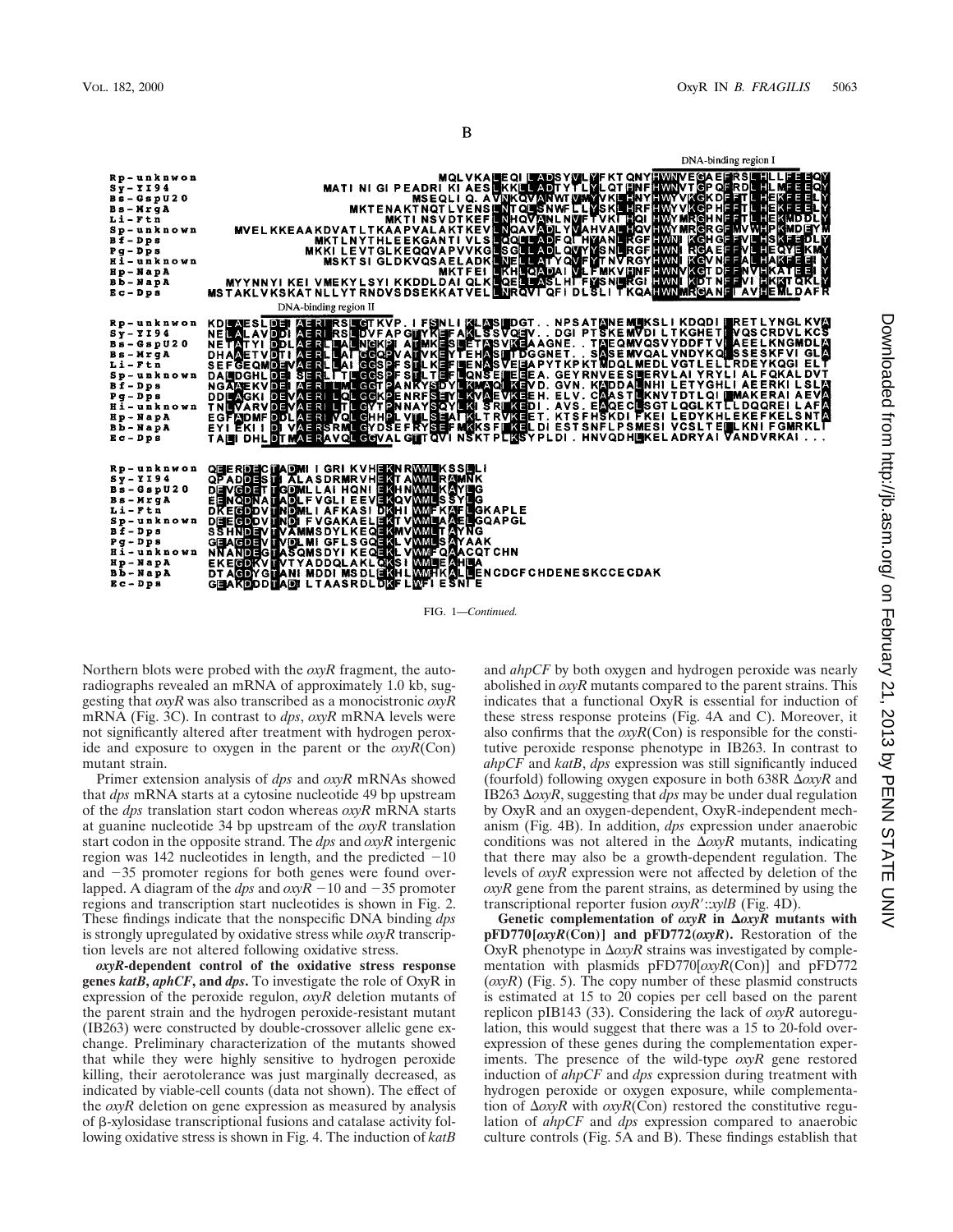

FIG. 2. Diagram of *oxyR* and *dps* genetic organization and structure of the promoter regions. The open and grey long arrows indicate the open reading frames and their respective direction of transcription. The *dps-oxyR* intergenic nucleotide sequence region and the first 5 codons of *dps* and 13 codons of *oxyR* also are shown. A partial restriction endonuclease map of the sequenced genes is indicated. The dark arrowheads indicate the transcription initiation nucleotide for *dps* and *oxyR* mRNAs. Based on a *B. fragilis* consensus (D. P. Bayley and C. J. Smith, unpublished data), the predicted  $-10$  and  $-35$  promoter region for each gene is underlined. The bottom panels show the primer extension autoradiographs used to determine the transcription start sites for *dps* and *oxyR* mRNAs. To the left of each panel is a DNA sequencing ladder generated with the same primer used for primer extension reactions. The following treatments were used as described in the Materials and Methods: anaerobic growth (lane 1), hydrogen peroxide treatment (lane 2), and oxygen exposure (lane 3).

OxyR(Con) is responsible for the constitutive regulation of the peroxide response in IB263. Figure 4D also shows that genetic complementation of the  $\Delta oxyR$  strains with both *oxyR* and *oxyR*(Con) had no effect on the expression levels of *oxyR* compared to those in the parent strains (Fig. 5D). Taken together with data presented in Fig. 3C and 4D, these results demonstrate that *B. fragilis* OxyR is not involved in its own regulation.

Surprisingly, when  $\Delta$ *oxyR* mutants were complemented with the wild-type *oxyR* gene, there was no induction of catalase activity by treatment with hydrogen peroxide or oxygen exposure compared to anaerobic cultures (Fig. 5C). In contrast, complementation of *B. fragilis* 638R Δ*oxyR* and IB263 Δ*oxyR* strains with *oxyR*(Con) (Fig. 5C) resulted in the constitutive expression of catalase activity, although there was no further induction by  $H_2O_2$  treatment as seen with IB263 (Fig. 4C). The catalase activity was also abolished in the *ahpC*, *dps*, and *oxyR* b-xylosidase fusion strains when complemented with pFD772 following oxidative stress (data not shown). Moreover, constitutive expression of catalase activity was detected in all the b-xylosidase fusion strains complemented with pFD770 (data not shown). These finding indicated that multicopy *oxyR* was having an unexpected posttranscriptional effect on catalase. To test this hypothesis, pFD772 was mobilized into the 638R *katB*9::*xylB* strain (IB272), which carries the *katB* fusion integrated into the *bglA* gene and has a single copy of chromosomal  $\alpha$ yR. Then the  $\beta$ -xylosidase and catalase activities in the crude extracts of the new construct 638R *katB'*:*xylB* pFD772 were determined following oxidative stress (Fig. 6). The results show that induction of catalase activity was abolished in the strain carrying multicopy *oxyR* (Fig. 6A) while *katB* transcription was normally regulated as determined by  $k \alpha t B' :: x y l B$  fusions (Fig. 6B). This suggests that multiple copies of *oxyR* in *B. fragilis* have a posttranscriptional effect on KatB when exposed to oxidative stress.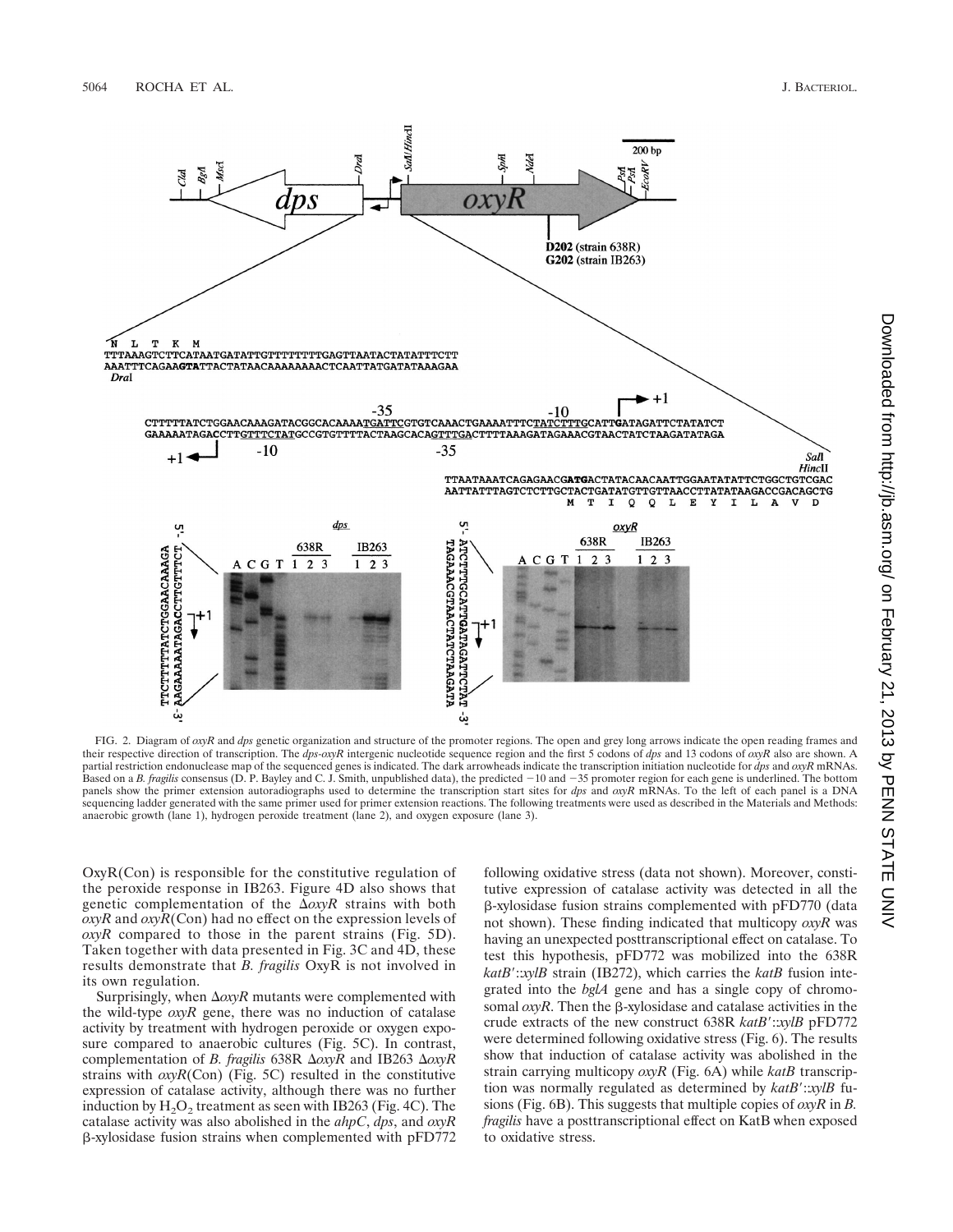

FIG. 3. (A and C) Autoradiographs of Northern hybridization membranes of total RNA from mid-log-phase *B. fragilis* 638R and IB263 following exposure to different oxidative stress conditions. The probe was a *dps* (A) or *oxyR* (C) internal gene fragment. Lanes: 1, anaerobic growth; 2, cultures treated with hydrogen peroxide; 3, cultures exposed to oxygen. The approximate sizes of the transcripts are indicated. (B and D) Respective ethidium bromide-stained agarose gels loaded with approximately 30  $\mu$ g total RNA in each lane. The 23S and 16S rRNAs are also indicated.

#### **DISCUSSION**

Previous reports have shown that an oxidative stress response in the obligate anaerobe *B. fragilis* is inducible following treatment with hydrogen peroxide or oxygen exposure (22, 24, 30). In this study we show that the redox-sensitive transcriptional activator OxyR, a member of the LysR-type family of bacterial transcriptional activators (9, 36), is responsible for the control of the peroxide response regulon in this anaerobic microorganism. This is the first description of a functional oxidative stress response regulator in obligate anaerobic bacteria and in one so greatly diverged from the main line of eubacterial descent (41). We also show that deletion of *oxyR* resulted in loss of the peroxide-inducible response in both the parent strain and a constitutive peroxide-resistant mutant. Moreover, complementation of D*oxyR* with the *oxyR* gene restored the positive transcriptional activation of the peroxide response genes investigated and a point mutation in *oxyR* was linked to constitutive expression of these genes. Characteristic of the LysR-type family of transcriptional activators where the regulator is divergently transcribed from a gene it activates (29), *oxyR* was divergently transcribed from *dps*, a nonspecific DNA binding protein.

Strong evidence for control of the peroxide regulon by OxyR in *B. fragilis* is provided by the finding that the constitutive peroxide resistance phenotype of IB263 (26) is due to a mutated *oxyR* gene (GAT to GGT) at codon 202. It is likely that the D202G amino acid substitution near the redox-active C199 residue in IB263 resulted in a conformational change leading to a permanently activated form of OxyR, which is responsible for the constitutive expression of KatB, AhpC, and Dps. Other studies performed with *E. coli* have found that the A233V mutation is responsible for the constitutive *oxyR2* phenotype (9, 18). In another study, randomly mutagenized *oxyR* genes mapped to amino acid substitutions at the OxyR C-terminal domain conferred a permanent "locked" oxidized form of the protein. These mutations constitutively induced transcription under both reduced and oxidized conditions due to permanently induced cooperative binding of RNA polymerase (19, 38). It is interesting that mutation in the *B. fragilis oxyR* gene involved a  $C \cdot G$ -to-T $\cdot A$  modification as occurred in all of the constitutive *E. coli oxyR* mutants investigated (18). This type of transition base substitution mutation is typical following oxidative DNA damage (17, 44), which probably occurred during the selection of IB263 for its increased hydrogen peroxide resistance.

As mentioned above, *B. fragilis* OxyR positively regulates the expression of the antioxidants KatB, AhpCF, and Dps as components of a set of approximately 28 oxidative stress proteins induced by hydrogen peroxide or oxygen exposure. These findings are similar to the peroxide response present in *E. coli* and *Senterica* serovar Typhimurium, where hydrogen peroxide induces the expression of a set of approximately 30 proteins (8, 10). Among these proteins, OxyR positively activates the transcription of nine antioxidant proteins including KatG, AhpCF, Dps, and GorA and a small regulatory RNA encoded by *oxyS* (2, 3, 8). Consistent with this role, preliminary experiments showed that the *B. fragilis* peroxide response protected primarily against peroxides, since there was only a small effect on the aerotolerance of  $\Delta oxyR$  mutants (data not shown). Likewise, the *oxyR*(Con) mutant showed a much greater increase in its resistance to hydrogen peroxide killing than in its resistance to oxygen killing (26). It is interesting that although *B. fragilis* is an obligate anaerobic bacterium which cannot shift to an aerobic metabolism, it possesses a highly regulated peroxide response similar to the peroxide response reported to occur in aerobic and facultative bacteria.

In contrast to *E. coli* OxyR, which represses its own expression whether it is in the reduced or oxidized form (9, 37), we have found in this study that deletion of *oxyR* did not significantly alter the level of *oxyR* expression. Either *B. fragilis oxyR* is constitutively expressed or the autoregulatory mechanism does not allow sufficient alteration in *oxyR* expression levels to be detected by our *oxyR':xylB* fusions. However, we think the evidence suggests that OxyR does not repress its own expression and is constitutively expressed. This is based on the facts that (i) basal levels of *oxyR* expression were not altered in the *oxyR* deletion mutants IB298 and IB299, (ii) *oxyR* expression was not altered following oxidative stress compared to anaerobic culture controls, and (iii) *oxyR* expression was not altered by complementation of D*oxyR* mutation with *oxyR* and *oxyR-* (Con) genes.

The *P. gingivalis* genomic database revealed that this phylo-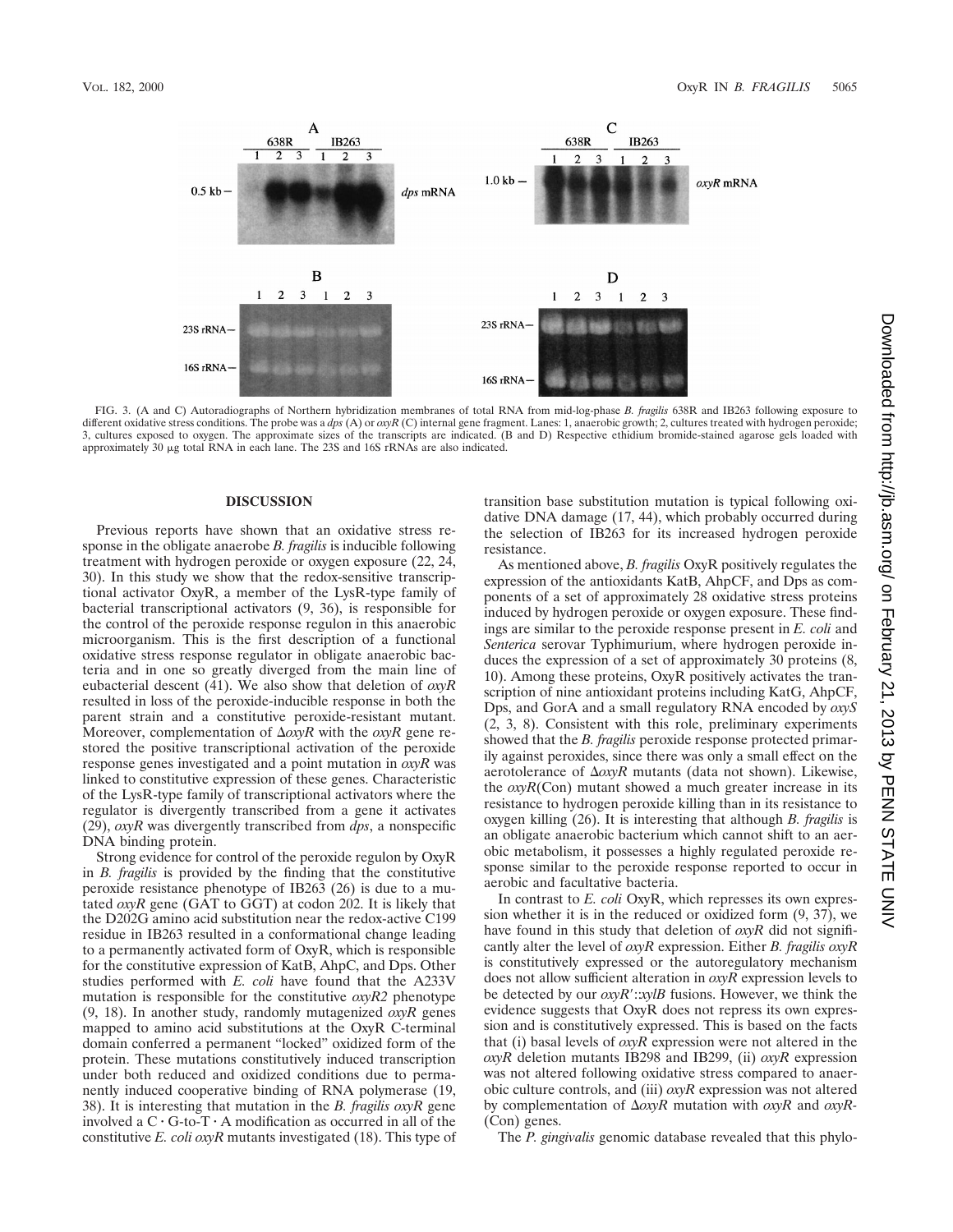

FIG. 4. Expression of peroxide-inducible genes in *oxyR* mutants. Determination of b-xylosidase (A, B, and D) and catalase (C) activities in crude extracts of mid-log-phase cells of *B. fragilis* parent and  $\Delta \alpha yR$  mutant strains is shown. Bacteria were grown in BHIS and exposed to different oxidative stress conditions as indicated.

genetically related anaerobe also contained *oxyR* and *dps* and that these genes were closely related to the *B. fragilis* homologues. However, the genes are differently organized, with the *B. fragilis dps* and *oxyR* being divergently transcribed while the *P. gingivalis oxyR* is found in a head-to-tail arrangement with genes encoding an exodeoxyribonuclease and a single strand DNA binding protein (sequence data were obtained from the Institute for Genomic Research website at http://www.tigr .org). It is common for OxyR-regulated genes to be located adjacent to *oxyR*, but this is not always observed (9, 12, 15, 21, 37).

The role of OxyR in the control of the oxidative stress is well established, but there is some evidence that OxyR may be involved in other regulatory pathways which are apparently not involved directly in either scavenging oxygen radicals or repairing oxidative damage (5, 16, 40). In this regard, our finding that strains overproducing OxyR have repressed levels of catalase activity but not repressed transcription may suggest another role of OxyR in *B. fragilis*. That is, OxyR may be involved with iron or heme uptake, leading to the inactive catalase. Recent studies have shown that the *H. influenzae oxyR* mutant was unable to utilize protoporphyrin IX and had a reduced ability to incorporate heme (20). In *E. coli*, OxyR and SoxRS activate the expression of Fur, the global regulator of ferric iron uptake, suggesting that iron metabolism is coordinately regulated with the oxidative stress defenses (46). In this regard, the *B. fragilis* ferritin (*ftn*) gene was cloned and sequenced, and *ftn* expression was found to be up regulated in the parent strain and down regulated in a  $\Delta$ *oxyR* mutant following oxidative stress (E. R. Rocha and C. J. Smith, unpublished results). This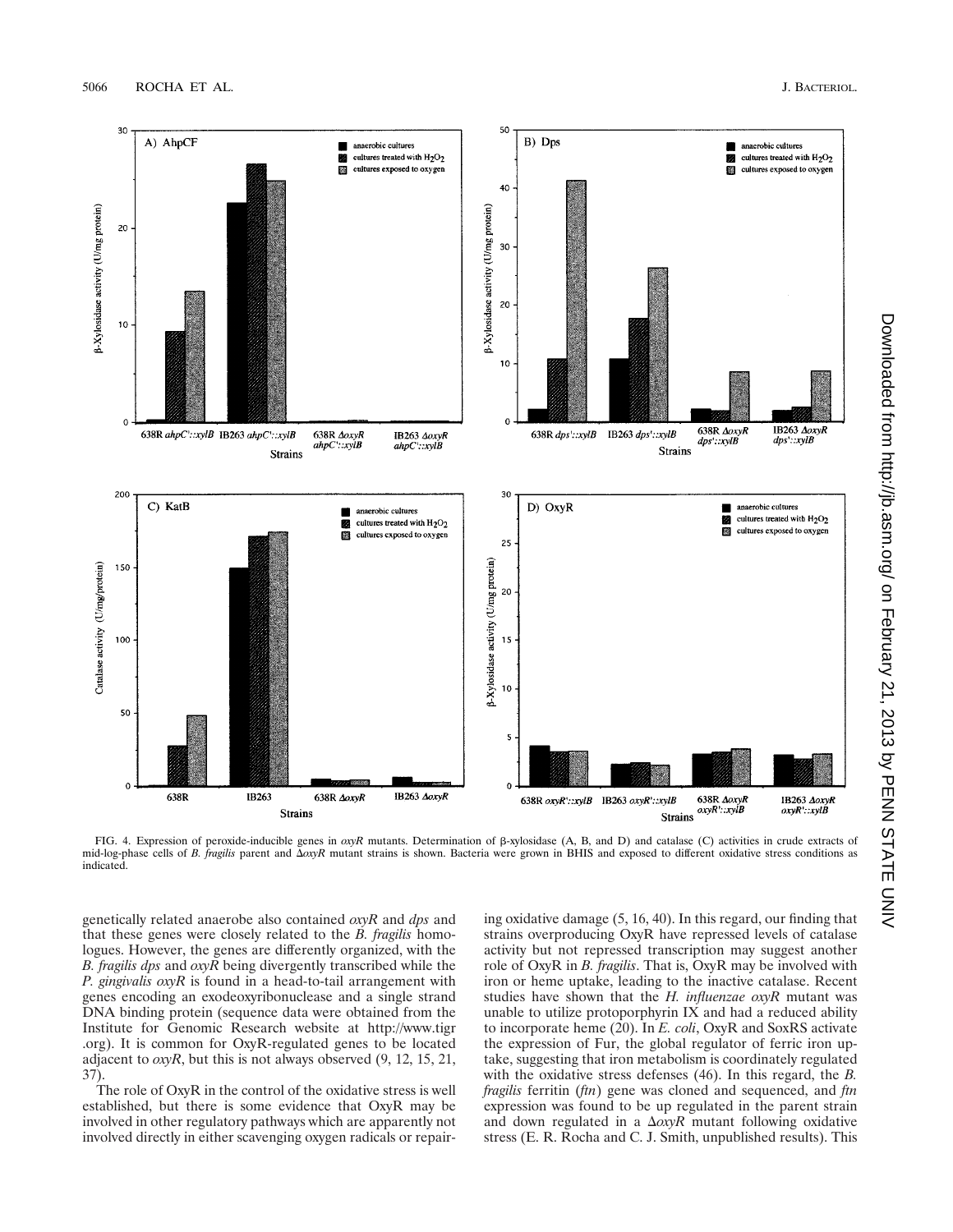

FIG. 5. Complementation of *oxyR* mutations. Determination of b-xylosidase (A, B, and D) and catalase (C) activities in crude extracts of mid-log-phase cells of B. fragilis ΔοxyR mutant strains completed with constitutive OxyR(Con), pFD770[*oxyR*(Con)], or wild-type OxyR, pFd772(*oxyR*) is shown. *oxyR<sup>c</sup>* is equivalent to *oxyR*(Con). Bacteria were grown in BHIS and exposed to different oxidative stress conditions as indicated.

reinforces the idea that OxyR is involved in the mobilization of intra-cellular iron.

Although *dps* was divergently transcribed from *oxyR* and was controlled in large part by OxyR, we found that its regulation was more complex than expected, since it was up regulated by an oxygen-dependent, OxyR-independent mechanism in midlog-phase cells (Fig. 4B) and by a different stationary-phase mechanism as determined by incorporation of radiolabeled methionine after 24 h of anaerobic growth (data not shown). This suggests that *B. fragilis dps* expression is under a multiregulatory network that is able to activate the expression of this protein under different growth conditions. This seems to be a common characteristic in the regulation of *dps* in different organisms. In *E. coli*, *dps* expression is under the control of OxyR following the oxidative stress response and under the control of  $\sigma$ <sup>S</sup> and integration host factor in the stationary phase (2). Dps also may be a link between oxidative stress and iron metabolism, as shown for *B. subtilis* (7). Thus, the presence of Dps in *B. fragilis* may be part of an important strategy to protect DNA under different environmental stress conditions.

It is worthwhile to note that OxyR and Dps from *B. fragilis* and *P. gingivalis* were clustered in the phylogenetic parsimony analysis in a branch separated from aerobic organisms, which suggests that many of the genes involved in the oxidative stress response were present in this anaerobic bacterium prior to its earlier diversion from other eubacteria (41). These two opportunistic human pathogenic anaerobic bacteria are well adapted to the strictly anaerobic environments of the human lower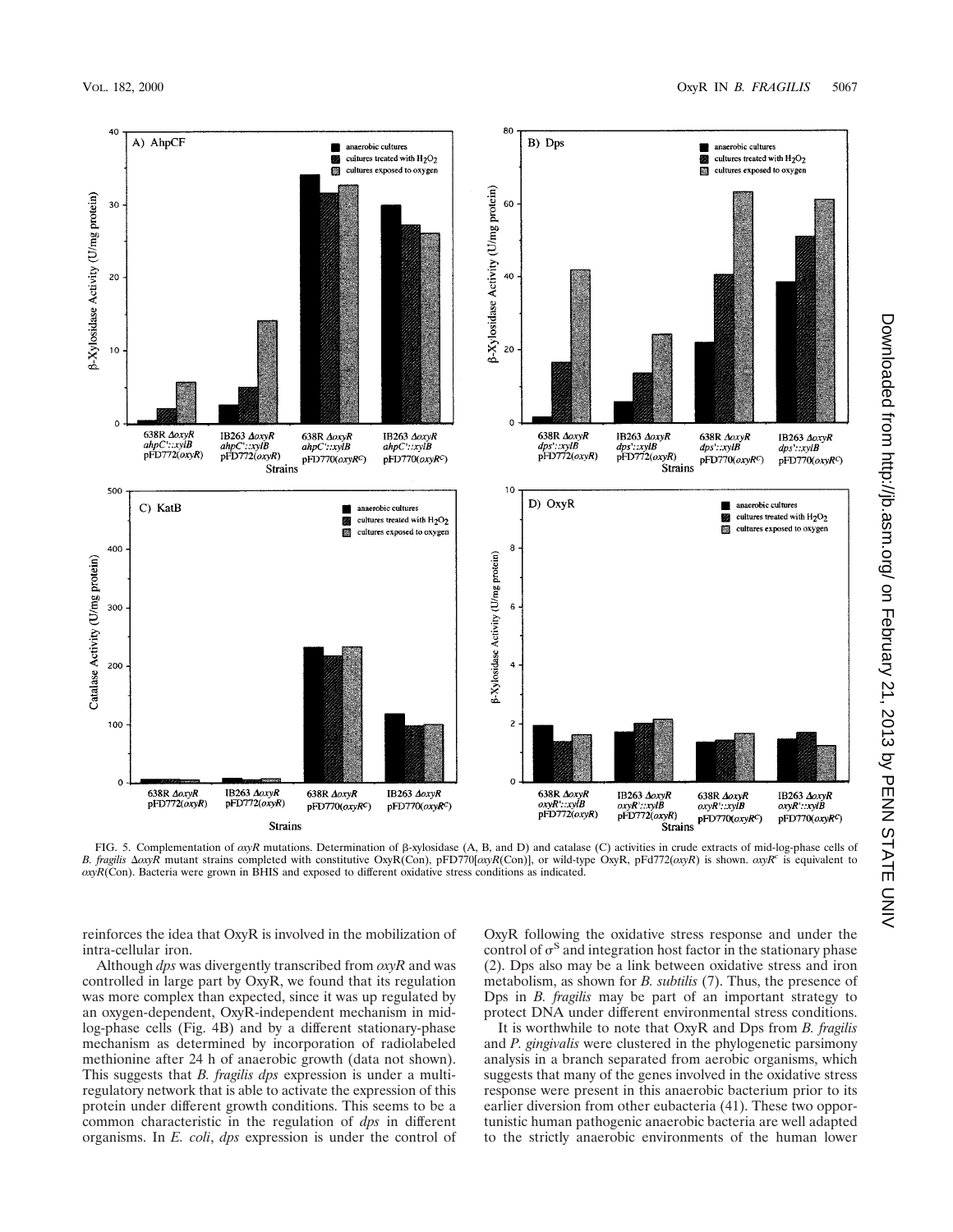

FIG. 6. Comparison of KatB enzyme activity to the expression of *katB* transcriptional fusion in OxyR-overproducing strains. Determination of catalase (A) and b-xylosidase (B) activities in crude extracts of mid-log-phase cells of *B. fragilis* 638R *katB*9::*xylB* transformed with pFd772(*oxyR*) is shown. Bacteria were grown to mid-log phase in BHIS and exposed to different oxidative stress conditions as indicated.

intestinal tract and gingival crevice, respectively; therefore, one must question the role of a complex oxidative stress response in these organisms. Perhaps it is a transitional mechanism used during the process of leaving their natural anaerobic environment to infect and colonize more oxygenated tissues as well as providing resistance to the oxidative burst of human phagocytes until appropriate anaerobic conditions are established at the site of infection.

#### **ACKNOWLEDGMENTS**

This work was supported in part by PHS grant AI-40588. E. R. Rocha thanks East Carolina University School of Medicine for research grant SRG-14:99, which supported part of this work.

We thank the Sequencing Group at Sanger Center and the Pseudomonas Genome Project for the release of unpublished sequence data. Preliminary *P. gingivalis* sequence data was obtained from The Institute for Genomic Research website at http://www.tigr.org. The *P. gingivalis* genome project at TIGR and Forsyth Dental Institute was supported by USPHS grant DE-12082 from The National Institute of Dental and Craniofacial Research.

#### **REFERENCES**

- 1. Almirón, M., A. J. Link, D. Furlong, and R. Kolter. 1992. A novel DNAbinding protein with regulatory and protective roles in starved *Escherichia coli*. Genes Dev. **6:**2646–2654.
- 2. **Altuvia, S., M. Almiro´n, G. Huisman, R. Kolter, and G. Storz.** 1994. The *dps* promoter is activated by OxyR during growth and by IHF and  $\sigma$ <sup>S</sup> in stationary phase. Mol. Microbiol. **13:**265–272.
- 3. **Altuvia, S., D. Weinstein-Fischer, A. Zhang, L. Postow, and G. Storz.** 1997. A small, stable RNA induced by oxidative stress: role as a pleiotropic regulator and antimutator. Cell **90:**43–53.
- 4. **Ausubel, F. M., R. Brent, R. E. Kingston, D. D. Moore, J. G. Seidman, J. A. Smith, and K. Struhl.** 1987. Current protocols in molecular biology. John Wiley & Sons, Inc., New York, N.Y.
- 5. **Bolker, M., and R. Kahmann.** 1989. The *Escherichia coli* regulatory protein OxyR discriminates between methylated and unmethylated states of the phage Mu *mom* promoter. EMBO J. **8:**2403–2410.
- 6. **Bozzi, M., G. Mignogna, S. Stefanini, D. Barra, C. Longhi, P. Valenti, and E. Chiancone.** 1997. A novel non-heme iron-binding ferritin related to the DNA-binding proteins of the Dps family in *Listeria innocua*. J. Biol. Chem. **272:**3259–3265.
- 7. **Bsat, N., A. Herbig, L. Casillas-Martinez, P. Setlow, and J. D. Helmann.** 1998. *Bacillus subtilis* contains multiple Fur homologues: identification of the iron uptake (Fur) and peroxide regulon (PerR) repressors. Mol. Microbiol. **29:**189–98.
- 8. **Christman, M. F., R. W. Morgan, F. S. Jacobson, and B. N. Ames.** 1985. Positive control of a regulon for defenses against oxidative stress and some heat-shock proteins in *Salmonella typhimurium*. Cell **41:**753–762.
- 9. **Christman, M. F., G. Storz, and B. N. Ames.** 1989. OxyR, a positive regulator of hydrogen peroxide-inducible genes in *Escherichia coli* and *Salmonella typhimurium* is homologous to a family of bacterial regulatory proteins. Proc. Natl. Acad. Sci. USA **86:**3484–3488.
- 10. **Demple, B., and J. Halbrook.** 1983. Inducible repair of oxidative damage in *Escherichia coli*. Nature **304:**466–468.
- 11. **Devereux, J., P. Haeberli, and O. Smithies.** 1984. A comprehensive set of sequence analysis programs for the VAX. Nucleic Acid Res. **12:**387–395.
- 12. **Dhandayuthapani, S., M. Mudd, and V. Deretic.** 1997. Interactions of OxyR with the promoter region of the *oxyR* and *ahpC* genes from *Mycobacterium leprae* and *Mycobacterium tuberculosis*. J. Bacteriol. **179:**2401–2409.
- 13. **Dieffenbach, C. W., and G. S. Dveksler.** 1995. PCR primer: a laboratory manual. Cold Spring Harbor Laboratory Press, Cold Spring Harbor, N.Y.
- 14. **Felsenstein, J.** 1989. PHYLIP-phylogeny inference package (version 3.2). Cladistics **5:**164–166.
- 15. **Geißdorf, W., R. G. Kok, A. Ratajczak, K. J. Hellingwerf, and W. Hillen.** 1999. The genes *rubA* and *rubB* for alkane degradation in *Acinetobacter* sp. strain ADP1 are in an operon with *estB*, encoding an esterase, and *oxyR*. J. Bacteriol. **181:**4292–4298.
- 16. **Henderson, I. R., M. Meehan, and P. Owen.** 1997. Antigen 43, a phasevariable bipartite outer membrane protein, determines colony morphology and auto-aggregation in *Escherichia coli*. FEMS Microbiol. Lett. **149:**115– 120.
- 17. **Kreutzer, D. A., and J. M. Essigmann.** 1998. Oxidized, deaminated cytosines are a source of C→T transitions in vivo. Proc. Natl. Acad. Sci. USA 95:3578– 3582.
- 18. **Kullik, I., M. B. Toledano, L. A. Tartaglia, and G. Storz.** 1995. Mutational analysis of the redox-sensitive transcriptional regulator OxyR: regions important for oxidation and transcriptional activation. J. Bacteriol. **177:**1275– 1284.
- 19. **Kullik, I., J. Stevens, M. Toledano, and G. Storz.** 1995. Mutational analysis of the redox-sensitive transcriptional regulator OxyR: regions important for DNA binding and multimerization. J. Bacteriol. **177:**1285–1291.
- 20. **Maciver, I., and E. J. Hansen.** 1996. Lack of expression of the global regulator OxyR in *Haemophilus influenzae* has a profound effect on growth phenotype. Infect. Immun. **64:**4618–4629.
- 21. **Mongkolsuk, S., S. Loprasert, W. Whangsuk, M. Fuangthong, and S. Atichartpongkun.** 1997. Characterization of transcription organization and analysis of unique expression patterns of an alkyl hydroperoxide reductase C gene (*ahpC*) and the peroxide regulator operon *ahpF-oxyR-orfX* from *Xanthomonas campestris* pv. *phaseoli*. J. Bacteriol. **179:**3950–3955.
- 22. **Privalle, C. T., and E. M. Gregory.** 1979. Superoxide dismutase and  $O_2$ lethality in *Bacteroides fragilis*. J. Bacteriol. **138:**139–145.
- 23. **Privitera, G., A. Dublanchet, and M. Sebald.** 1979. Transfer of multiple